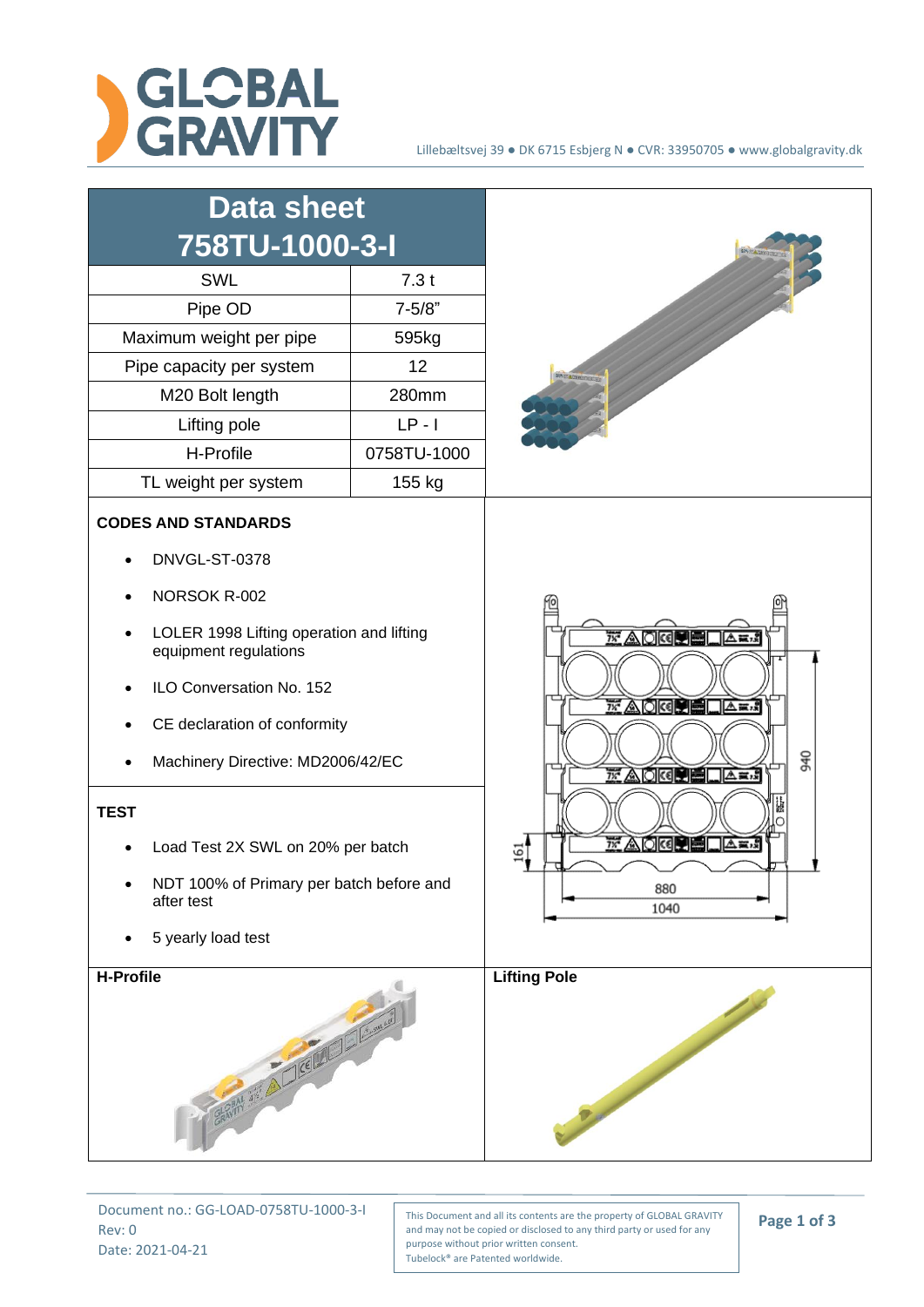

## Lillebæltsvej 39 ● DK 6715 Esbjerg N ● CVR: 33950705 ● www.globalgravity.dk

## **Stacking**

| _________ |                    |                |        |           |        |             |     |      |  |
|-----------|--------------------|----------------|--------|-----------|--------|-------------|-----|------|--|
| Sketch    | Systems<br>Stacked | Height<br>(mm) | Joints | Supported | Truck  | <b>Boat</b> | Rig | Yard |  |
|           |                    | 940            | 12     |           | v<br>⋏ |             |     | ́    |  |
|           |                    | 1820           | 24     |           | ⋏      |             |     | ́    |  |
|           |                    | 2700           | 36     |           |        |             |     | ́    |  |
|           |                    | 3580           | 48     |           |        |             |     | ́    |  |

(x): Depending on Truck set-up and regulation



Document no.: GG-LOAD-0758TU-1000-3-I Rev: 0 Date: 2021-04-21

This Document and all its contents are the property of GLOBAL GRAVITY and may not be copied or disclosed to any third party or used for any purpose without prior written consent. Tubelock® are Patented worldwide.